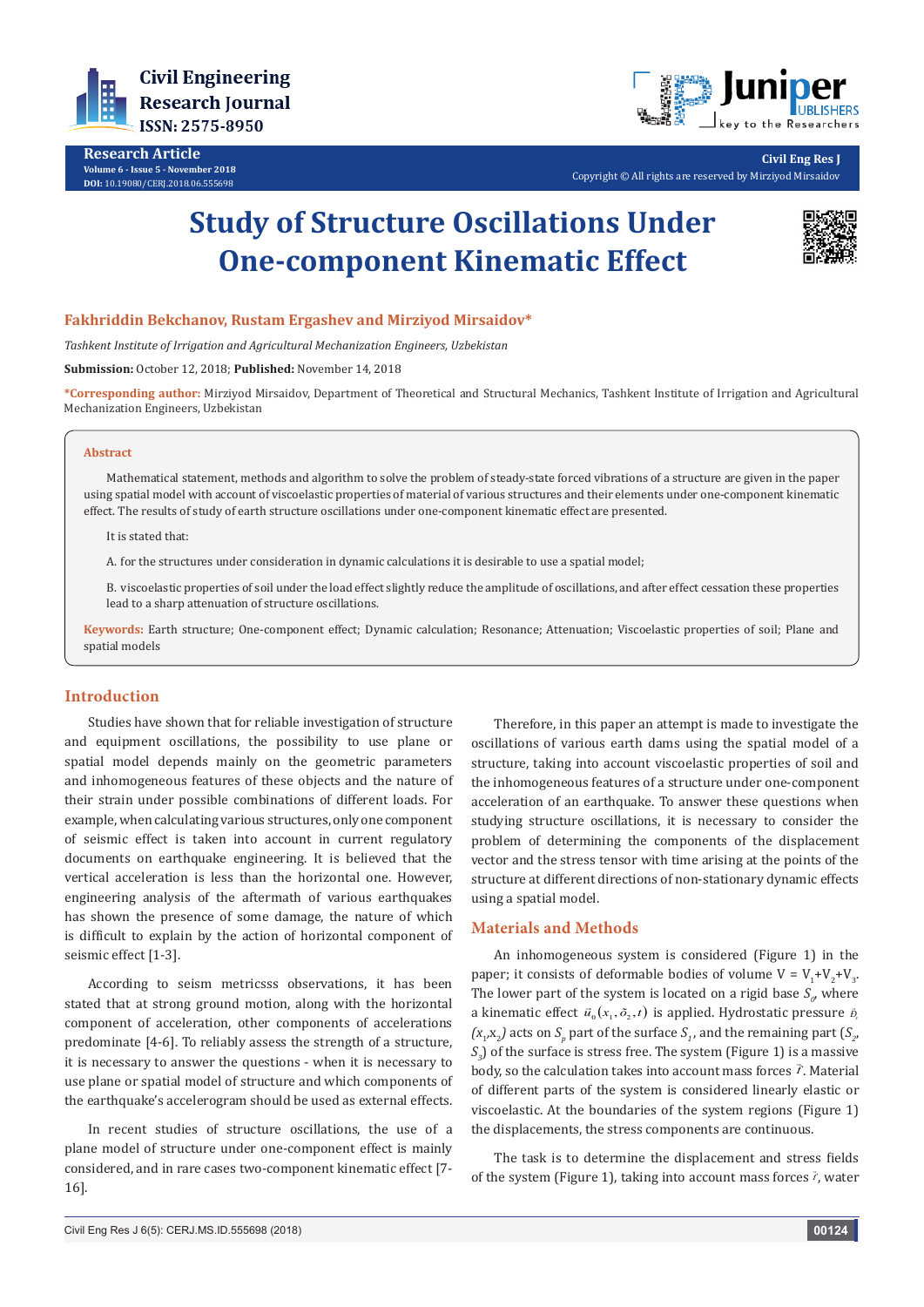pressure  $\vec{B}_s(x_1, x_2)$  and kinematic effect at the base  $\vec{u}_0(x_1, \delta_2, t)$ . To state the problem, the principle of virtual displacements is used, according to which the sum of work of all active forces, including inertia forces, on virtual displacements is zero [17]:

$$
\delta A = -\int\limits_V \sigma_j \,\delta \, J \,dV - \int\limits_V \rho_n \ddot{\vec{u}} \,\delta \vec{u} \,dV + \int\limits_V \vec{f} \,\delta \vec{u} \,dV + \int\limits_{S_P} \vec{p}_s \,\delta \vec{u} \,dS = 0 \,\,(1)
$$

Here  $\vec{u}$  ,  $\varepsilon_{ij}$ ,  $\sigma_{ij}$  are the displacement vector and the components of the strain and stress tensors, respectively;  $\delta \vec{u}$ ,  $\delta \epsilon_{ij}$  are isochronous variations of displacements and strains;  $\rho_n$  is the density of material of the system elements;  $\vec{f}$  is the mass force vector;  $\vec{p}_s$  is hydrostatic pressure of water. Hereinafter, the index *n*=1,2,3 means the element of the system (i.e. the volume V) the given mechanical characteristics refer to.

To describe the properties of viscoelastic material of the elements of the system (Figure 1), the heredity Boltzmann-Volterra theory [18] is used, according to which the relations between the stress  $\sigma_i$  and strain  $\varepsilon_i$  tensors have the form [18,19]:

$$
\varepsilon_j = \frac{1}{2} \left( \frac{\partial u_i}{\partial x_j} + \frac{\partial u_j}{\partial x_i} \right), \ i, j = 1, 2, 3 \tag{4}
$$

To simulate the dynamic process in the system (Figure 1), kinematic conditions at the base are also set.



 $\vec{x} \in \Sigma_0$ :  $\vec{u}_0(\vec{x}, t) = \vec{\psi}_1(t)$ , (5) boundary conditions at *t*=0:

 $\vec{x} \in V : \vec{u}(\vec{x},0) = \vec{\psi}_2(\vec{x}) \quad \dot{\vec{u}}(\vec{x},0) = \vec{\psi}_3(\vec{x})$ , (6)

where  $\vec{\psi}_1$  is the given function of time;  $\vec{\psi}_2$ ,  $\vec{\psi}_3$  are the given functions of coordinates. Displacement vector has three components  $\vec{u} = \{u_1, u_2, u_3\}$  in the coordinate system  $\vec{x} = \{x_1, x_2, x_3\}$ . Variation problem considered above using the procedure [20] of the finite elements method (with spatial finite elements) is reduced to a resolving system of integro-differential equations of large order, that is:

$$
[M]\{ii(t)\} + [C]\{ii(t)\} + [K]\{u(t)\} = \{f(t)\} + \int_{0}^{t} \tilde{A}(t-\tau)[K]\{u(\tau)\}d\tau, (7)
$$
  
at initial conditions  

$$
\{u(0)\} = \{u_0\}, \ \{ii(0)\} = \{v_0\} \ . \ (8)
$$

Here, [*M*], [*K*] are the matrices of mass and stiffness of the entire structure; [*C*] is the matrix of dissipative forces, if internal friction is taken into account in structure material;  $\{u(t)\}\$ is the vector of sought for displacement amplitudes;  $\{f(t)\}\$ is the vector of external load from kinematic effect and hydrostatic pressure. In assessment of the dynamics of considered dams, the order of solved systems of integro-differential equations reached 1700. Systems of integro-differential equations (7) with initial conditions (8) are solved by the Newmark method [20]. Using the procedure of the Newmark method, the system of integrodifferential equations (7) can be reduced to an algebraic system of equations

$$
[A] \{u_{i+1}\} = \{R_{i+1}\} \quad (9)
$$
\nwhere\n
$$
[A] = [K] + \frac{1}{\alpha \Delta t^2} [M] + \frac{\beta}{\alpha \Delta t} [C], \quad (10)
$$
\n
$$
\{R_{i+1}\} = \{f_{i+1}\} + [M] \left\{ \frac{1}{\alpha \Delta t^2} \{u_i\} + \frac{1}{\alpha \Delta t} \{u_i\} + \left( \frac{1}{2\alpha} - 1 \right) \{u_i\} \right\} +
$$
\n
$$
+ [C] \left\{ \frac{\beta}{\alpha \Delta t} \{u_i\} + \left( \frac{\beta}{\alpha} - 1 \right) \{u_i\} + \frac{\Delta t}{2} \left( \frac{\beta}{\alpha} - 2 \right) \{u_i\} \right\} + \{W_{i+1}\}, \quad (11)
$$
\n
$$
\{W_{i+1}\} = \int_{0}^{t_{i+1}} \tilde{A} \ (t - \tau) \ K] \{u_i\} d \ . \quad (12)
$$

The Newmark method is unconditionally stable if the coefficients of remainder terms are  $\beta \ge 0.5$ ,  $\alpha \ge 0.2$   $(\beta + 0.5)^2$ . Thus, the solution of integro-differential equations (7) with initial conditions (8) is as follows: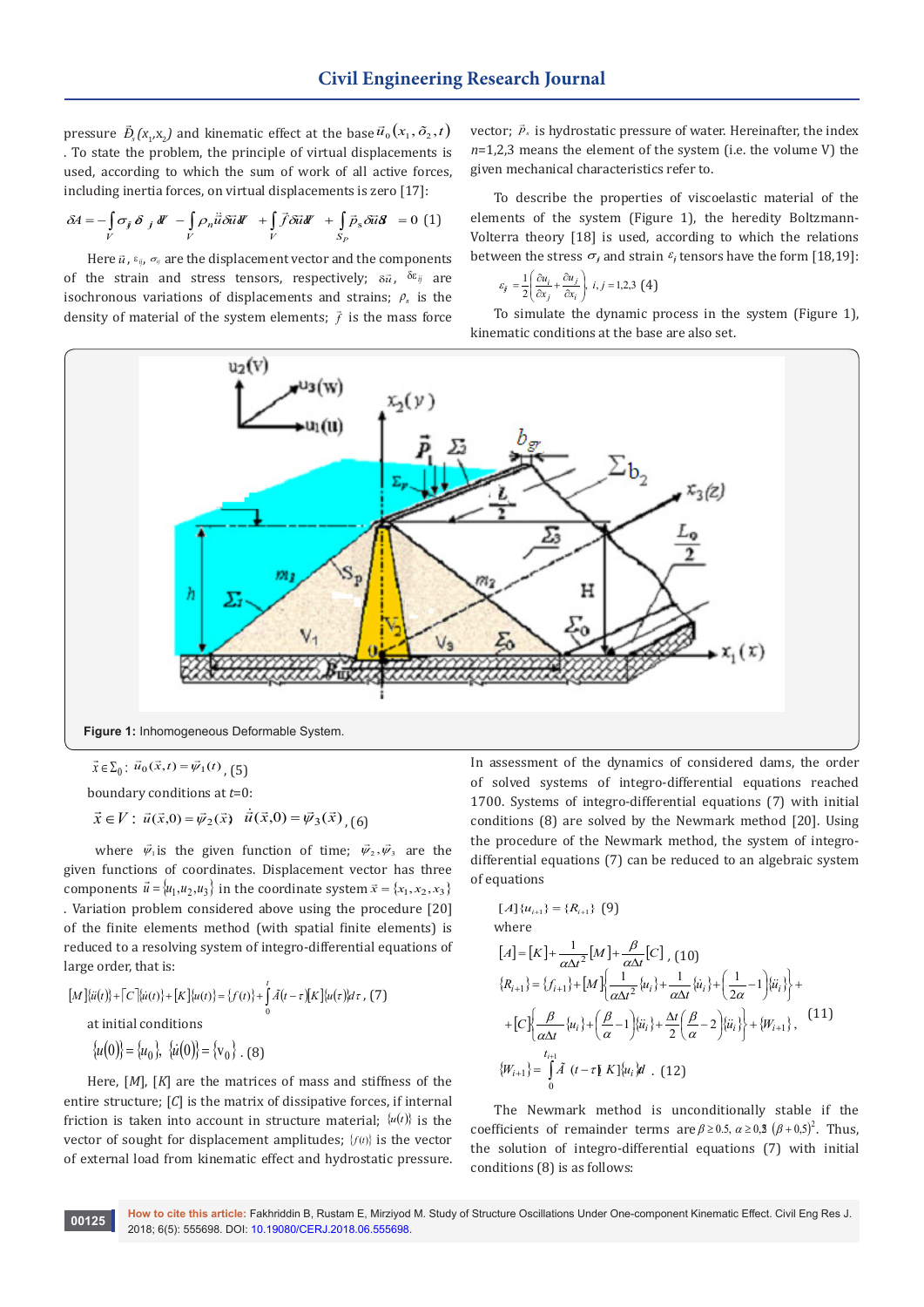A. Initial values are set:  $\{u_0\}$ ,  $\{\dot{u}_0\}$ ,  $\{\ddot{u}_0\}$  = 0.

B. A system of algebraic equations (9) and (10) is formed, the right-hand side (11), (12) contains the terms describing viscous properties of material, depending on strained state of the system.

C. The resulting system of algebraic equations is solved by the Gauss method or the square root method.

A feature of the algorithm is that the integrals entering the expression (12) of the vector  ${W_{i+1}}$  are calculated from the beginning of the process, while at each step the integrals are calculated in the range from  $t_i$  to  $t_{i+1}$ . In this case, the total value  $\{W_{i+1}\}$  at time  $t_{i+1}$  is obtained by summing the value  $\{W_i\}$  saved at the previous step and the integral obtained at the last stage with the integration limits from  $t_i$  to  $t_{i+1}$ *.*

In concrete calculations, the Rzhanitsyn kernel [21] is used to describe viscoelastic properties of soil; viscoelastic parameters of soil are given in [22].

#### **Results**

The dynamics of the model of the Gissarak earth dam under the effect of various loads is investigated in this paper.

The Gissarak dam [17] has: geometrical dimensions -  $(H=138.5m, b<sub>or</sub>=10.0m, m<sub>1</sub>=2.2, m<sub>2</sub>=1.9$ ; physical-mechanical characteristics of material of various sections are (for the dam core: *G*=2780 kgf/sm2 , ν=0.37, γ=0.0017 kgf/sm<sup>3</sup> ; for the transition zone: *G*=3500 kgf/sm<sup>2</sup>, ν=0.35, γ=0.00215 kgf/sm<sup>3</sup>; for retaining prisms: *G*=3210 kgf/sm<sup>2</sup>, v=0.30, γ=0.0019 kgf/sm<sup>3</sup>; for slopes strengthening: *G*=8400 kgf/sm<sup>2</sup>, ν=0.25, γ=0.0024 kgf/sm<sup>3</sup>).

Here *H* is the height of the dam;  $b_{ar}$  is the width of the crest;  $m_1$ ,  $m_2$  are the coefficients of the rate of upstream and downstream slopes; γ is the specific weight of material; ν is the Poisson's ratio; *G* is the shear modulus of elasticity.

For a further study of structure dynamics, the kinematic effect at the base of the structure  $S_a$  has the form

$$
\{u_o(t)\} = \begin{cases} a\sin(\boldsymbol{p}) & 0 < t \le t^*\\ 0, & t^* > t \end{cases} \tag{13}
$$

Here: *p -* is the frequency; *a -* is the amplitude; *t\** - is the time of the effect; *t* - is the time of the process studied.

The displacements of various points of the dam in time have been determined under each effect using a spatial model. The parameters of the kinematic effect are taken as: *a*=0.01m, *t\** =5 seconds; *p*=5.70 rad/sec.

Figures 2-4 show the time variations of displacements of the point  $(x_1 = 8m, x_2 = 138.5m, x_3 = 330m)$  on the crest of the Gissarak dam, obtained with spatial model under one-component kinematic effects (different in directions) in the pre-resonant mode of oscillation. The solid line in Figure 2-4 corresponds to elastic solution, the dotted line is obtained taking into account viscoelastic properties of soil. Analysis of the results obtained shows that under one-component effect the displacements of the point in direction of the effect exceeds the displacements of the point in other directions by an order of magnitude (Figures 2-4). That is, one-component effect causes displacements of the model point, basically, only in the direction collinear with the effect; the remaining displacements (in orthogonal direction) are insignificant (Figure 2).



Therefore, under horizontal effect (i.e. perpendicular to the longitudinal axis of the dam) the use of plane model in the assessment of dynamic behavior of a dam is justified, since in this case the components of the tensor of displacement in longitudinal direction to the dam plane, i.e.  $u<sub>2</sub>$  is less by an order of magnitude than  $u_1$  and  $u_2$ .

Under vertical effect the tensor components of the displacements in transverse (horizontal) direction  $u_1$  are by an order of magnitude less than  $u_2$  and  $u_3$ , which are also orthogonal to the direction of the effect. Under such effect, it is advisable to use a spatial model, which allows to determine vertical displacements of points not only of the central cross section (as in plane model), but also vertical displacements of points of dam site.

Under longitudinal effect the tensor components of the displacements in transverse (horizontal) and vertical directions, i.e.  ${\sf u}_{\scriptscriptstyle 1}$  and  ${\sf u}_{\scriptscriptstyle 2}$  are by an order of magnitude less than  ${\sf u}_{\scriptscriptstyle 3}$  in longitudi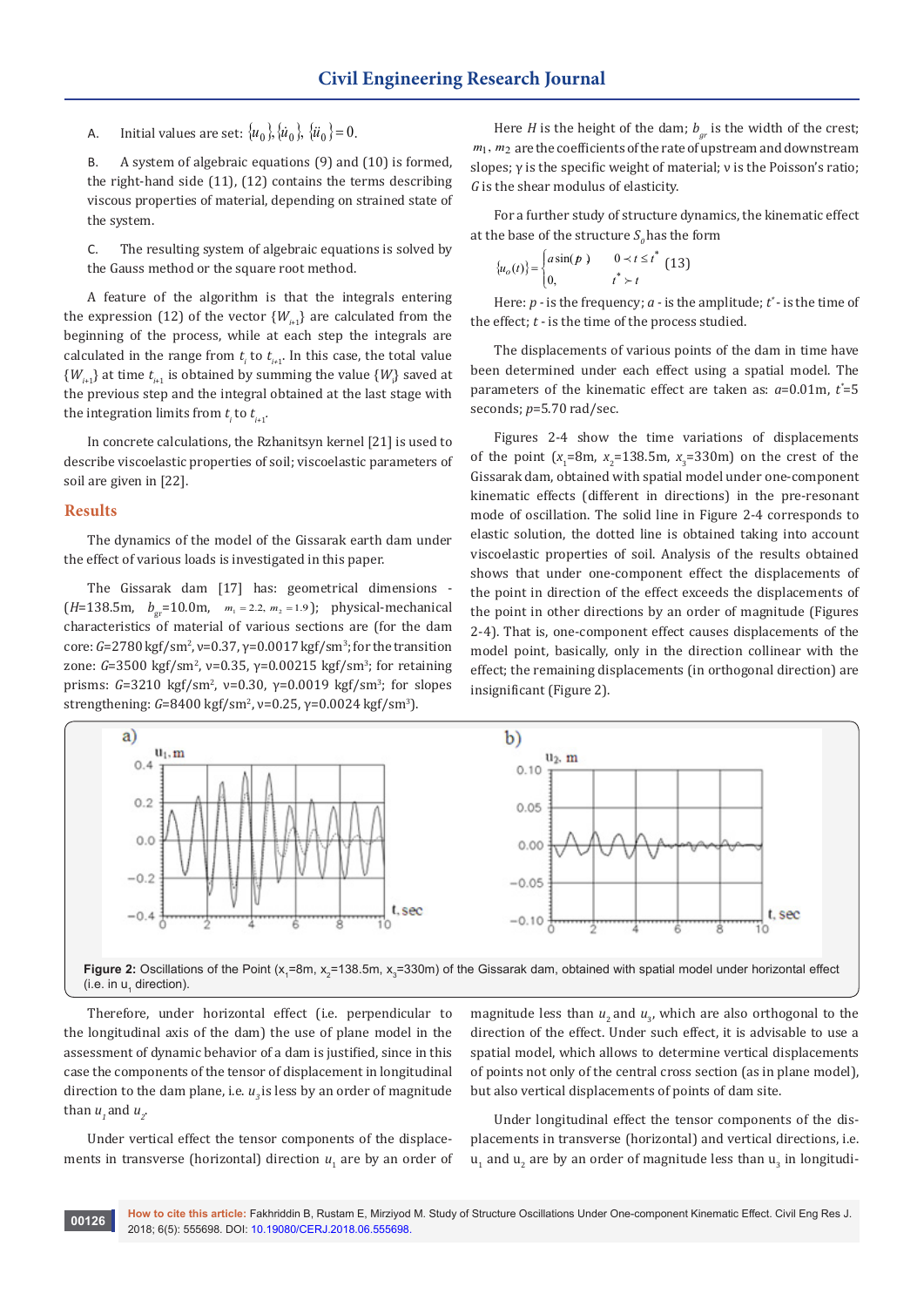nal direction. For the same reason, the spatial model can also be used when calculating a structure under longitudinal kinematic effect, which causes mainly longitudinal displacements of points (Figure 4). Analysis of the results obtained shows that viscoelastic properties of soil under load effect slightly reduce the amplitude of oscillations of the structure, and after effect cessation these

properties lead to a sharp attenuation of oscillations. When taking into account elastic properties of soil after effect cessation, the oscillations do not attenuate, and the structure oscillates with the amplitude reached at the time of effect cessation at fundamental natural mode of oscillations (Figure 2-4).



**Figure 3:** Oscillations of the Point (x<sub>1</sub>=8m, x<sub>2</sub>=138.5m, x<sub>3</sub>=330 m) of the Gissarak Dam, Obtained with Spatial Model under Vertical Effect (i.e. in  $u_2$  direction).



**Figure 4:** Oscillations of the Point (x<sub>1</sub>=8 m, x<sub>2</sub>=138.5m, x<sub>3</sub>=330m) of the Gissarak Dam, Obtained with Spatial Model under Longitudinal Effect (i.e. in  $u_3$  direction).

### **Conclusion**

- A. Methods and algorithms to study the dynamics of earth dams using a spatial model and taking into account viscoelastic properties of soil under one-component kinematic effect are presented.
- B. Analysis of dynamic behavior of the dam under consideration has shown that for a given dam under horizontal effect it is possible to use a plane computational model, but under other effects it is necessary to use a spatial model of a structure.
- C. Viscoelastic properties of soil under the load lead to a slight decrease in the amplitude of oscillations, and after effect cessation, to a sharp attenuation of structure oscillations.

#### **References**

1. Krasnikov ND (1981) Seismic Stability of Hydro-technical Structures Made of Earth Material. Moscow, Energoizdat, Russia, p. 240.

- 2. Polyakov SV (1978) The Consequences of Strong Earthquakes. Moscow, Stroiizdat, Russia, p. 311.
- 3. Polyakov SV (1983) Earthquake-resistant Elements of the Structures. Higher School, Moscow, Russia, p. 304.
- 4. Rasskazovsky VT, Rashidov TR, Abdurashidov KS (1967) The Consequences of the Tashkent Earthquake. Tashkent, Uzbekistan, p. 144.
- 5. Shteinberg VV, Pletnev KT, Grizer VM (1977) Accelerograms of Ground Oscillations during the Devastating Gazli Earthquake on May 17, 1976. Seismic resistant construction 1: 45-61.
- 6. [Housner GW \(1955\) Properties of Stround Motion Earthquakes. Bull of](https://pubs.geoscienceworld.org/ssa/bssa/article-abstract/45/3/197/115750/properties-of-strong-ground-motion-earthquakes?redirectedFrom=fulltext)  [the Seismological Soc оf America 45\(3\): 197-218.](https://pubs.geoscienceworld.org/ssa/bssa/article-abstract/45/3/197/115750/properties-of-strong-ground-motion-earthquakes?redirectedFrom=fulltext)
- 7. Sultanov KS, Salyamova KD (2012) The Stress State of the Dam Taking into Account the Elastic-plastic Strains of Soil. Improving the Efficiency, Reliability and Safety of Hydraulic Structures. Proc. of the Republican Scientific Practical Conference, Tashkent, pp. 131-135.
- 8. Mirsaidov MM, Sultanov TZ, Khodzhaev DA (2012) Assessment of the Stress-Strain State of Earth Dams. Civil-Comp Press, Stirlingshire, UK, рp. 100-118.

**How to cite this article:** Fakhriddin B, Rustam E, Mirziyod M. Study of Structure Oscillations Under One-component Kinematic Effect. Civil Eng Res J. 00127 **How to cite this article:** Fakhridgin B, Rustam E, Mirziyoc<br>2018; 6(5): 555698. DOI: 10.19080/CERJ.2018.06.555698